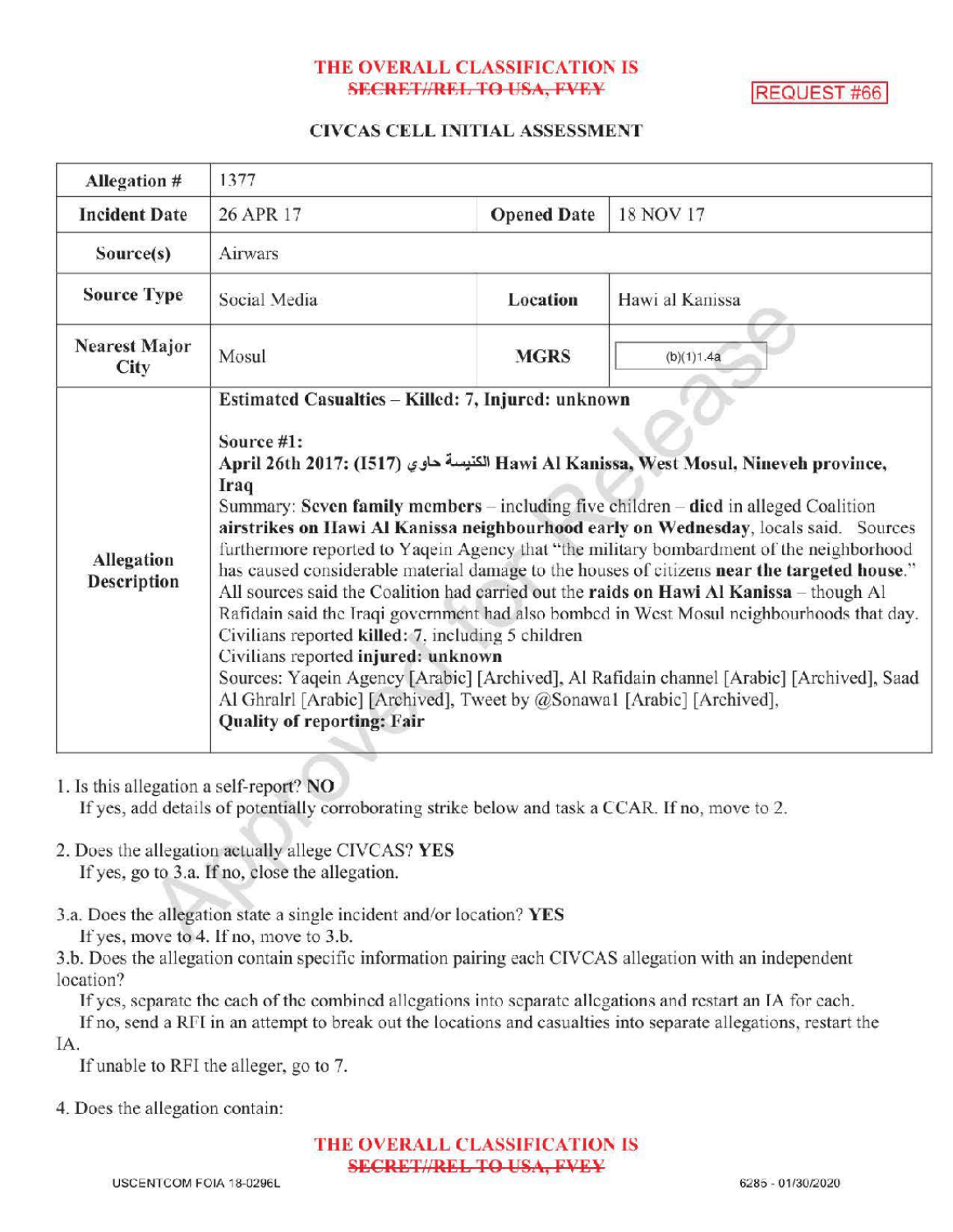### THE OVERALL CLASSIFICATION IS **SECRET//REL TO USA, FVEY**

- a) <sup>a</sup> way to identify <sup>a</sup> 48 hour date range? YES
- b) a specific location? NO
	- If yes to BOTH, go to 7. If EITHER are no, then go to 5.
- 5. Does the allegation contain:
- a) <sup>a</sup> way to identify <sup>a</sup> 48 hour date range? YES
- b) a specific time of day or timeframe? YES, early Wednesday
- c) a general location? YES
	- If yes to ALL three, then go to 7. If ANY are no, go to  $6$ .
- 6.Does the allegation contain :
- a) Video or photo evidence of CIVCAS that can be used to narrow the date/time or location of the allegation?  $\frac{1}{1}$  If yes, go to 7. If no, go to 6.b.
- b) Are there at least two corroborating sources (total of 3) that independently reported the allegation?
- $\frac{1}{1}$  yes, go to 7. If no, go to 6.e.
- e) Any high quality sources?
- If yes, go to 7. If no, go to 6.d.
- d) Specific facts that warrant a search for strikes?
- $\frac{1}{1}$  if yes, go to 7. If no, close the allegation.

7.a. Does the allegation contain sufficient information on the time, location and details to conduct a search for strikes? YES

If yes, go to  $8$ . If no, go to  $7.b$ .

7.b. Explain in detail why there is insufficient information on the time, location, and details to conduct <sup>a</sup> search a for strikes.

# IZ & SY

 $MAT: 4 results$ CAOC log: 6 results

 $log: 2$  results<br> $\sqrt{C \log_{10} \frac{1}{2} \log_{10} \frac{1}{2} \left( \frac{S}{2} \right)}$ 12

# $S_{\mathbf{V}}$

- $T_{\text{eff}}$   $\log$ , -email (Start 22 JUL 2017):
- 8. Are there any potentially corroborating strikes? NO
	- Ifyes, answer the questions below and task CCAR

If no, provide a detailed explanation and close the allegation.

- Although there are strikes in the alleged neighborhood, all the strikes are on either vehicles or are terrain denial strikes. One strike may have been on a building, but it was not in the morning as the allegation states.
- Since no strikes are on buildings, the allegation will be closed.

### THE OVERALL CLASSIFICATION IS SECRET//REL TO USA, FVEY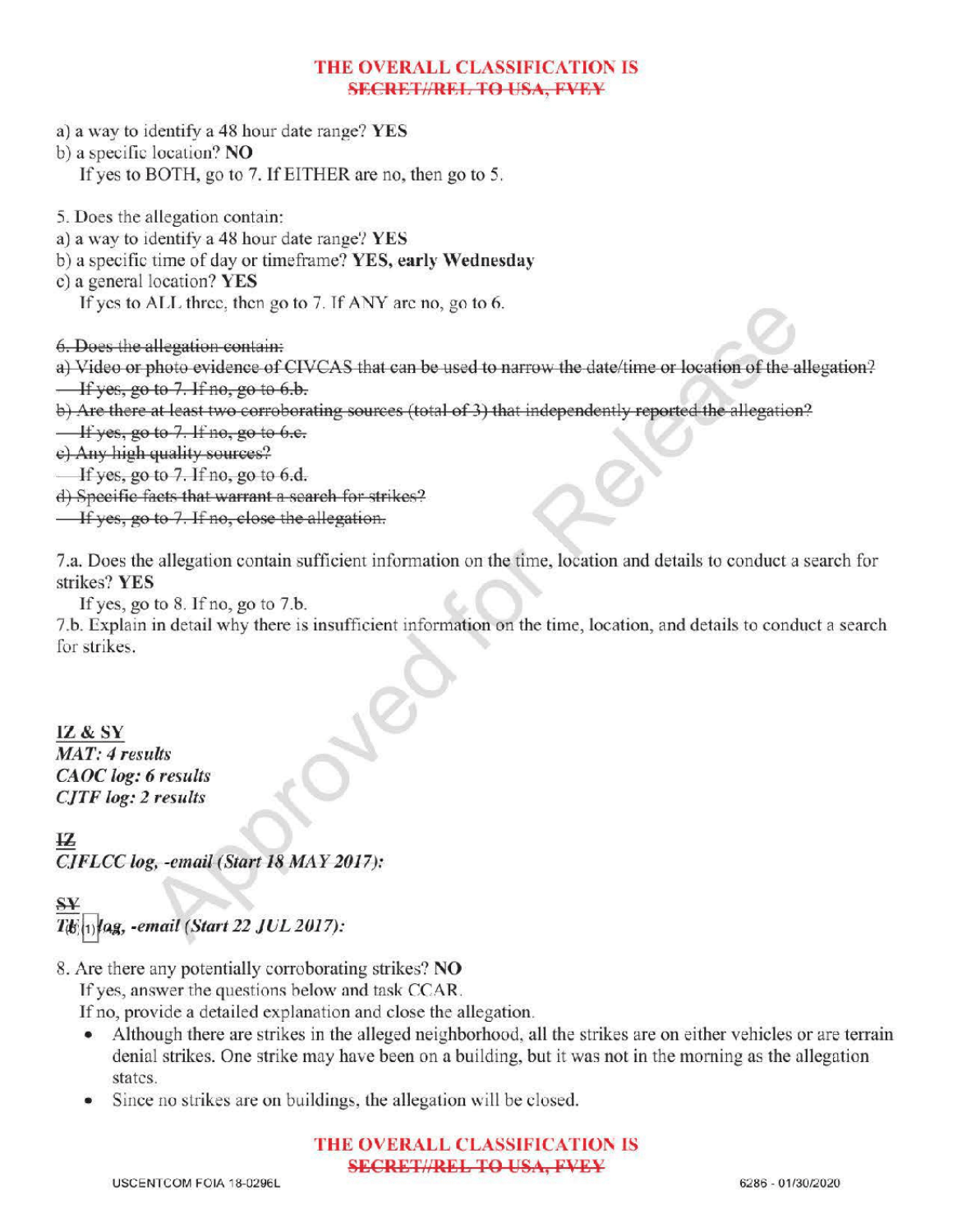#### THE OVERALL CLASSIFICATION IS **SECRET//REL TO USA, FVEY**

#### 1.Assessed date of incident:

2.Location

3.Potentially Corroborating Strike Information: MGRS: Strike Number: DTG: Target: Dynamic/Deliberate: Aircraft: Call Sign: Nationality: Munitions & Number dropped: **Target Number:** TEA :  $BE$ #:

Non-US Coalition Involvement: N/A

Decision: Close at the IA due to insufficient evidence to corroborate the allegation.

 $\mathcal{S}_{\infty}$ 

THE OVERALL CLASSIFICATION IS **SECRET//REL TO USA, FVEY**